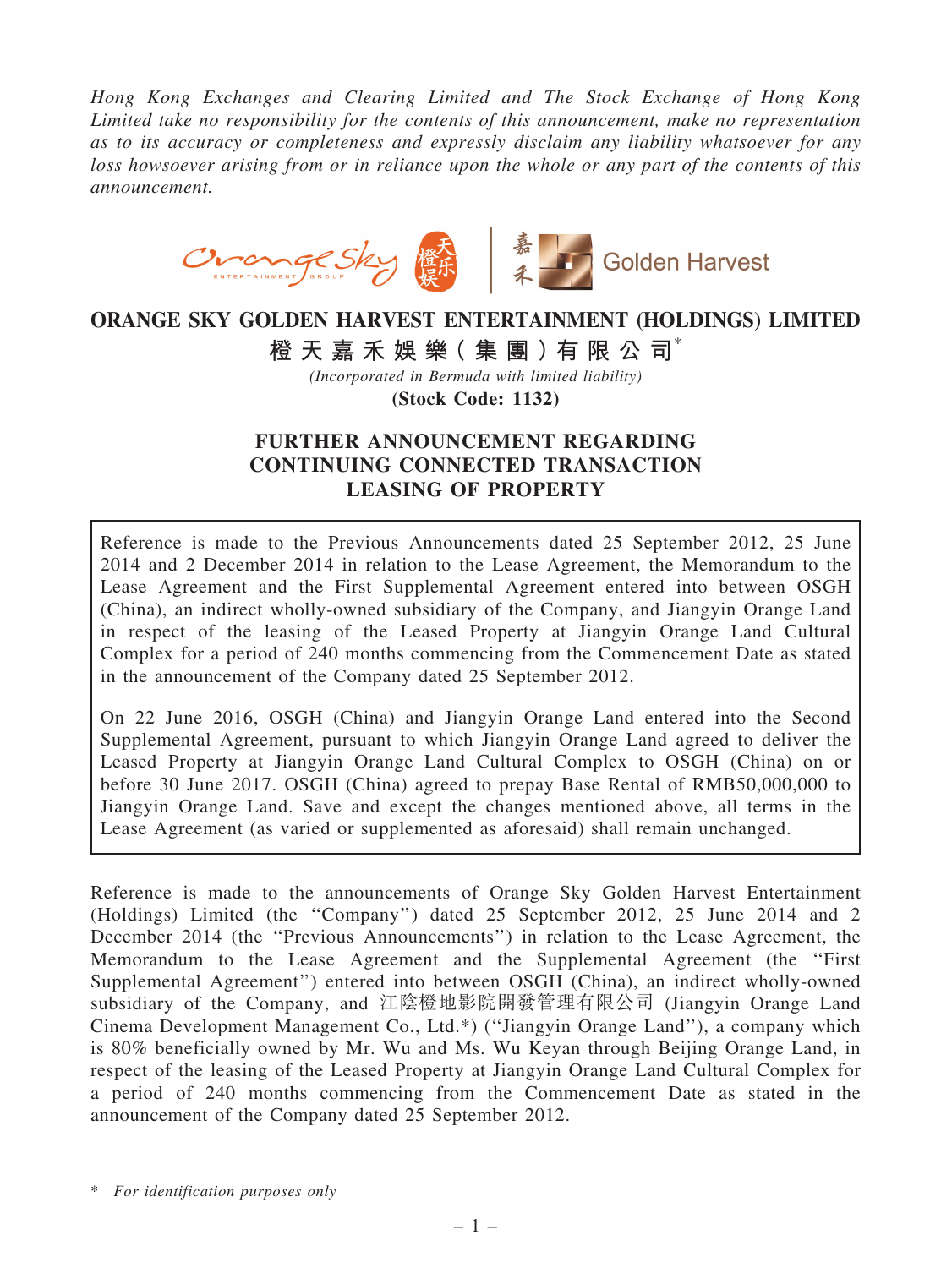Unless otherwise specified, capitalised terms used herein shall have the same meaning as those defined in the Previous Announcements.

On 22 June 2016, OSGH (China) and Jiangyin Orange Land entered into another supplemental agreement (the ''Second Supplemental Agreement''), pursuant to which Jiangyin Orange Land agreed to deliver the Leased Property at Jiangyin Orange Land Cultural Complex to OSGH (China) on or before 30 June 2017. OSGH (China) agreed to prepay Base Rental of RMB50,000,000 to Jiangyin Orange Land.

## SECOND SUPPLEMENTAL AGREEMENT TO THE LEASE AGREEMENT

The principal terms of the Second Supplemental Agreement are as follows:

| Date          | ÷. | 22 June 2016                                                                                                                                                                                                                                                                                                                                                                                                                                                                                                                                                                                                                                                                                                                                                                                                                                                                                                                                                                               |
|---------------|----|--------------------------------------------------------------------------------------------------------------------------------------------------------------------------------------------------------------------------------------------------------------------------------------------------------------------------------------------------------------------------------------------------------------------------------------------------------------------------------------------------------------------------------------------------------------------------------------------------------------------------------------------------------------------------------------------------------------------------------------------------------------------------------------------------------------------------------------------------------------------------------------------------------------------------------------------------------------------------------------------|
| Parties       |    | Jiangyin Orange Land and OSGH (China)                                                                                                                                                                                                                                                                                                                                                                                                                                                                                                                                                                                                                                                                                                                                                                                                                                                                                                                                                      |
| Delivery Date | ÷  | Jiangyin Orange Land shall notify OSGH (China) in writing the<br>formal delivery time 90 days in advance. The delivery time shall<br>not be later than 30 June 2017 (the "Extended Delivery Date").<br>If Jiangyin Orange Land fail to deliver the Leased Property to<br>OSGH (China) on the Extended Delivery Date, Jiangyin Orange<br>Land shall provide a letter to OSGH (China) stating the reason<br>for the failure. If OSGH (China) accept the explanation provided<br>by Jiangyin Orange Land, Jiangyin Orange Land shall deliver the<br>Leased Property to OSGH (China) within the latest delivery<br>period, i.e. 90 days from the Extended Delivery Date, failure of<br>which will be subject to further negotiation for settlement<br>between the parties. If conclusion cannot be reached within 3<br>months after the Extended Delivery Date, OSGH (China) will be<br>entitled to terminate the Lease Agreement unilaterally by a<br>written notice to Jiangyin Orange Land. |
| Prepayment    |    | OSGH (China) agreed to pay an amount of RMB50,000,000<br>(equivalent to approximately HK\$60,000,000), representing<br>approximately 40.2% of the total amount of the Base Rental for<br>the term of the Lease Agreement, to Jiangyin Orange Land as<br>Base Rental prepayment according to the following schedule:<br>RMB30,000,000<br>(equivalent<br>(i)<br>approximately<br>to<br>HK\$36,000,000) shall be payable within 10 business days<br>after the execution of the Second Supplemental Agreement;<br>(ii) RMB15,000,000<br>(equivalent<br>approximately<br>to<br>HK\$18,000,000) shall be payable within 3 months after the<br>execution of the Second Supplemental Agreement;<br>(iii) RMB5,000,000 (equivalent to approximately HK\$6,000,000)<br>shall be payable by 30 June 2017.                                                                                                                                                                                             |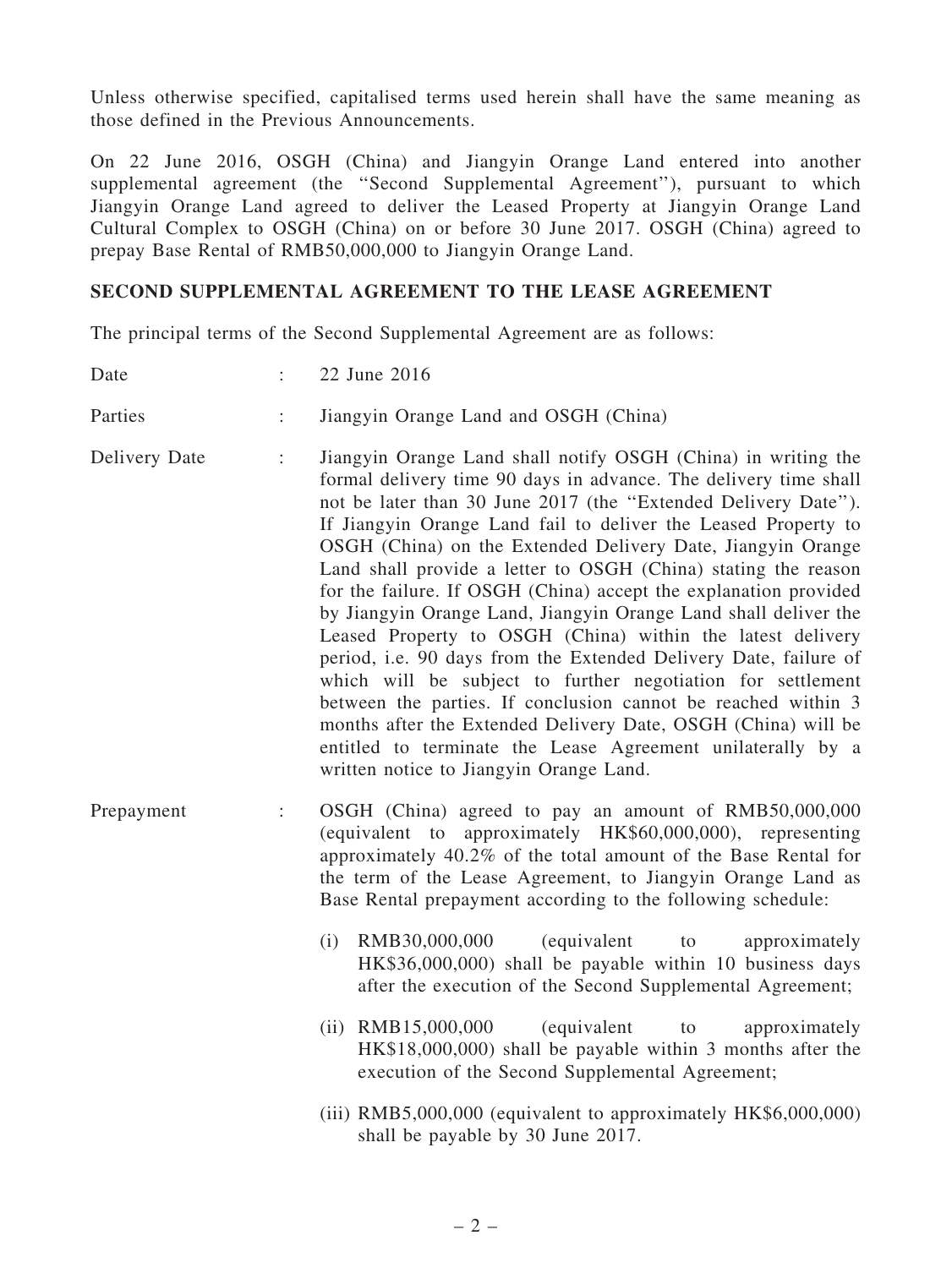Other terms : If Jiangyin Orange Land fails to deliver the Leased Property by the Extended Delivery Date as stipulated in the agreement without proper reason, the parties shall further negotiate in a friendly manner. If conclusion cannot be reached within 3 months, OSGH (China) will be entitled to terminate the Lease Agreement unilaterally by a written notice to Jiangyin Orange Land, and Jiangyin Orange Land is obliged to refund to OSGH (China) the full amount of the Base Rental prepayment and the Security Deposit within 6 months of the termination of the Lease Agreement. Interest will be calculated based on the People's Bank of China benchmark lending rates for one-year term loan and the amount of interest will be changed according to the fluctuation of such interest rate. Interest of the Base Rental will be accrued from the date the Base Rental prepayment was made by OSGH (China) in accordance with the terms for Base Rental prepayment set out in the Second Supplemental Agreement. Interest of the Security Deposit will be accrued from the date such amount was paid by OSGH (China).

Save and except the changes mentioned above, all terms in the Lease Agreement (as varied or supplemented as aforesaid) shall remain unchanged. The Deed of Guarantee executed by Beijing Orange Land in favour of OSGH (China) to guarantee certain of Jiangyin Orange Land's obligations under the Lease Agreement shall also remain the same.

## ANNUAL CAPS

The annual caps in respect of the Lease Agreement (as varied or supplemented as aforesaid) for each of the three financial years ending 31 December 2016, 2017 and 2018 are set at RMB45,000,000 (equivalent to approximately HK\$54,000,000), RMB8,730,000 (equivalent to approximately HK\$10,476,000) and RMB3,730,000 (equivalent to approximately HK\$4,476,000) respectively.

Upon the expiry of the Caps, the Company will re-comply with all applicable requirements under the Listing Rules, including (where required) the obtaining of approval of the independent shareholders of the Company. If at any time during the term of the Lease Agreement (as varied or supplemented as aforesaid), the transactions under the Lease Agreement (as varied or supplemented as aforesaid) cannot continue to comply with the requirements under the Listing Rules, OSGH (China) has the right to terminate the Lease Agreement with 6 months' notice without any compensation to Jiangyin Orange Land.

#### BASES OF THE ANNUAL CAPS

The terms of the Lease Agreement (as varied or supplemented as aforesaid) were negotiated on arm's length basis and are on normal commercial terms and were determined by reference to the prevailing market rent of similar properties in nearby locations. The Caps represent, for the year ending 31 December 2016, the amount of Base Rental prepayment; for the year ending 31 December 2017, the amount of Base Rental prepayment and possible rental and expenses; and for the year ending 31 December 2018, the amount of possible rental and expenses, payable by OSGH (China) to Jiangyin Orange Land in such periods under the Lease Agreement (as varied or supplemented as aforesaid).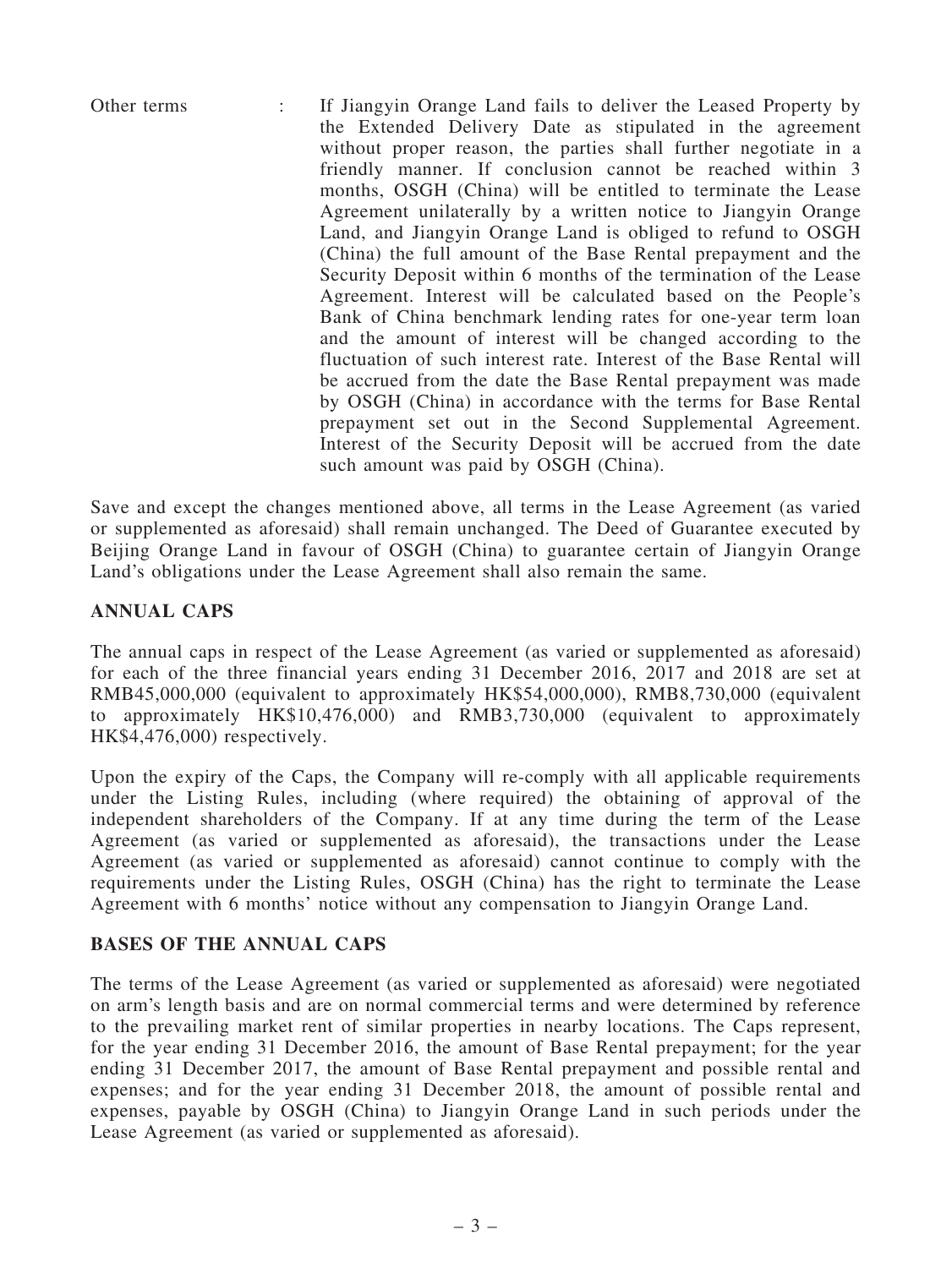#### REASONS FOR ENTERING INTO THE SECOND SUPPLEMENTAL AGREEMENT

The principal business activities of the Group are in production, financing, distribution and theatrical exhibition of motion pictures. The Group is planning to establish a cinema in Jiangyin City, Jiangsu Province, the PRC. The operation of a cinema will require security premises suitable for the establishment of screens and situated at an appropriate location. As disclosed in the Company's announcement dated 25 June 2014, as the Group has not yet established any cinema in Jiangyin City, the leasing of the Leased Property, which is in a suitable location in Jiangyin City may offer a good opportunity for the Group to expand its cinema network in Jiangyin City. The Directors consider that the entering into of the Second Supplemental Agreement can save the Company from incurring time and costs in sourcing alternate site for the establishment of a cinema in Jiangyin City and negotiating other lease with another landlord. The Directors believe that cinema entertainment business in the Jiangyin City has strong development potential and will generate considerable return and increase the income of the Group.

The Directors (including the independent non-executive Directors) believe that the Lease Agreement (as varied or supplemented as aforesaid) has been entered into in the ordinary and usual course of business of the Group and is on normal commercial terms and is fair and reasonable and in the interests of the Company and its shareholders as a whole. The Directors (including the independent non-executive Directors) also believe that the Caps of the Lease Agreement (as varied or supplemented as aforesaid) are fair and reasonable. Whilst reaching these views, the Directors have considered, amongst other factors, the amount of Base Rental prepayment which OSGH (China) is required to pay under the Second Supplemental Agreement, the costs of funding for such prepayment and the substantively discounted rate of rental under the Second Supplemental Agreement compared to rental charged in the market.

## LISTING RULES IMPLICATIONS

The transactions under the Lease Agreement (as varied or supplemented as aforesaid) constitute continuing connected transactions for the Company under Chapter 14A of the Listing Rules.

Mr. Wu and Ms. Wu Keyan beneficially owned 80% interest in Jiangyin Orange Land through Beijing Orange Land. Mr. Wu is the chairman, a Director and a controlling shareholder of the Company who is interested in an aggregate of approximately 67.15% of the total issued share capital of the Company, and Ms. Wu Keyan is a Director of the Company. Accordingly, Jiangyin Orange Land is a connected person of the Company and the Lease Agreement (as varied or supplemented as aforesaid) and the transactions contemplated thereunder constitute continuing connected transactions of the Company. Besides, Ms. Wu Keyan is the sister of Mr. Wu and is an associate of Mr. Wu under Chapter 14A of the Listing Rules.

The relevant percentage ratios under Rule 14.07 of the Listing Rules in respect of the Caps are more than 0.1% but less than 5%, the Lease Agreement (as varied or supplemented as aforesaid) is subject to the reporting, announcement and annual review requirement but is exempt from independent shareholders' approval requirement under Chapter 14A of the Listing Rules.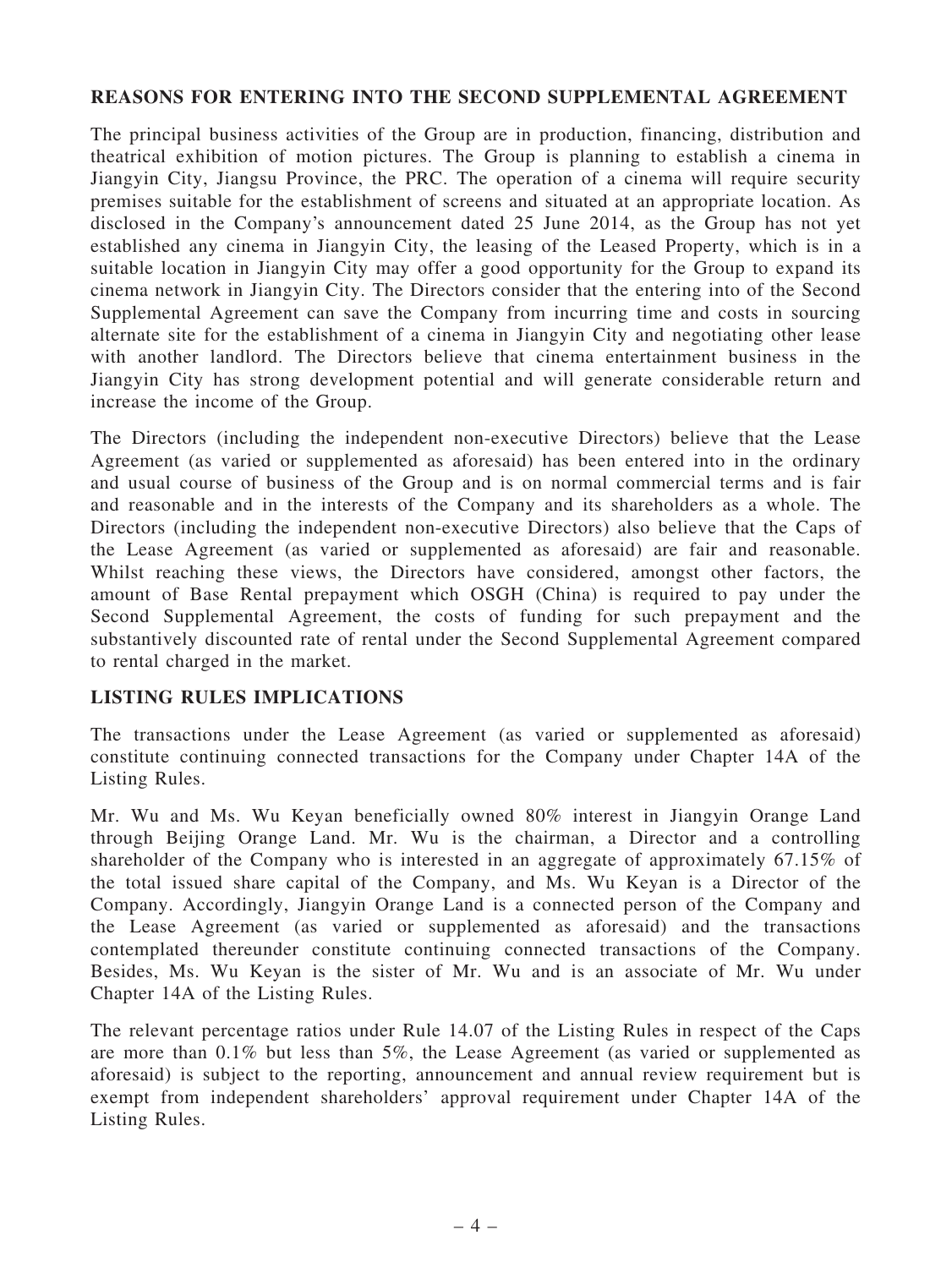In view of their interests above, Mr. Wu and Ms. Wu Keyan have abstained from voting on the relevant board resolution for approving the Second Supplemental Agreement and the transaction contemplated under the Second Supplemental Agreement. To the best knowledge, information and belief of the Directors having made all reasonable enquiries, other than Mr. Wu and Ms. Wu Keyan, none of the Directors has material interest in the transaction and none of them is required to abstain from voting on the relevant board resolution.

## INFORMATION REGARDING THE COMPANY, OSGH (CHINA) AND JIANGYIN ORANGE LAND

#### The Company

The Company is a company incorporated in Bermuda with limited liability, the shares of which are listed on the Main Board of the Stock Exchange. The principal business activities of the Group are in production, financing, distribution and theatrical exhibition of motion pictures. As of 31 May 2016, the Group operated 100 cinemas with 737 screens across China, Hong Kong, Taiwan and Singapore and is a leading distributor in the region.

#### OSGH (China)

OSGH (China) is a company incorporated in the PRC and an indirect wholly-owned subsidiary of the Company.

#### Jiangyin Orange Land

Jiangyin Orange Land is a company incorporated in the PRC and is a holding company of the land on which Jiangyin Orange Land Cultural Complex is situated. Its principal business activities are the development and construction of Jiangyin Orange Land Cultural Complex.

Jiangyin Orange Land is a connected person of the Company by virtue of being an associate of Mr. Wu, the chairman, a Director and a controlling shareholder of the Company, and Ms. Wu Keyan, a Director of the Company.

In this announcement, the exchange rate of RMB1 to HK\$1.2 is used for reference only.

By Order of the Board Orange Sky Golden Harvest Entertainment (Holdings) Limited Leung Wing Chong *Company Secretary*

Hong Kong, 22 June 2016